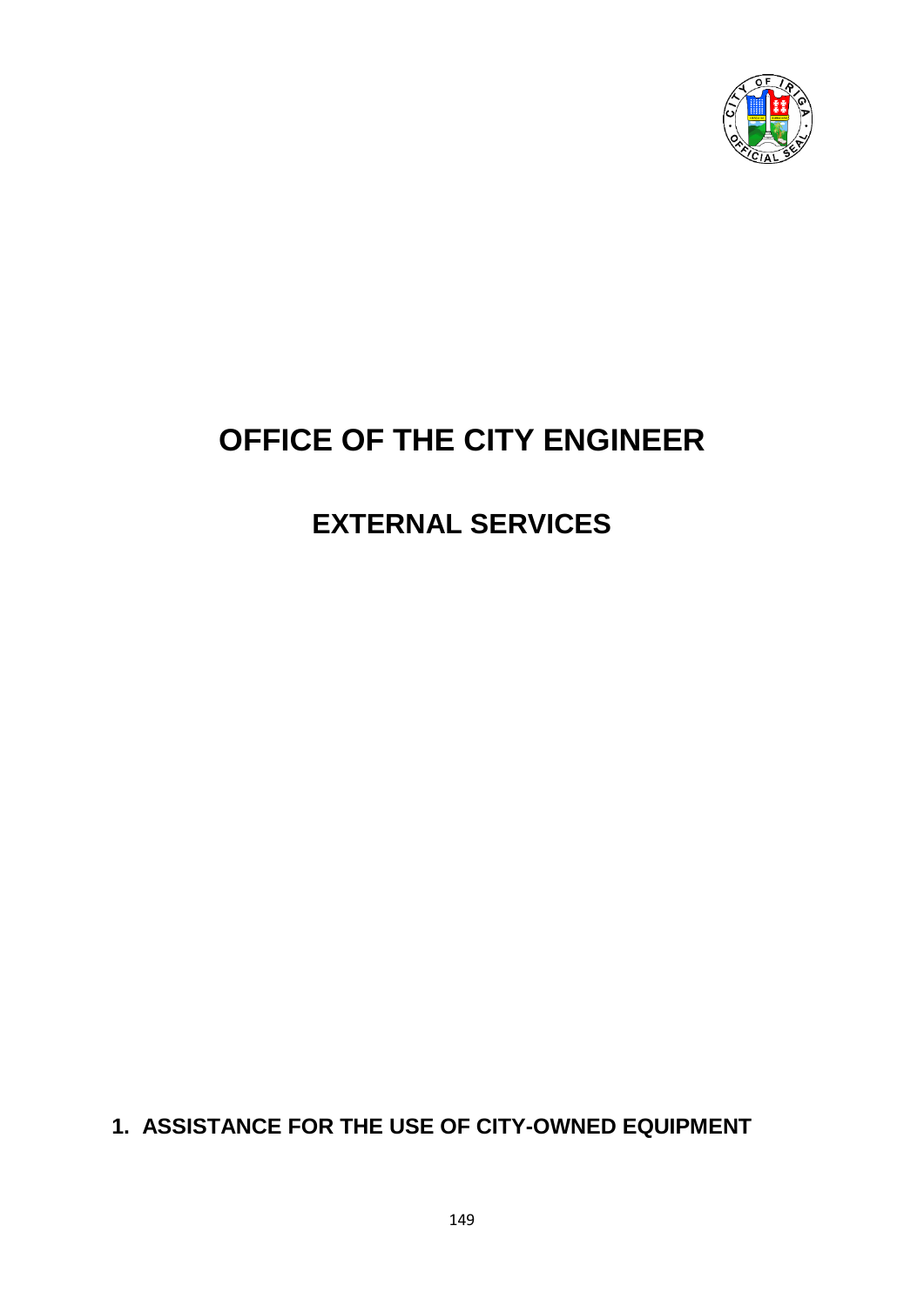

The City Engineer's Office Equipment Pool & Repair Division may render assistance for the use of City-owned Equipment requested by Barangay Officials, private citizen, offices/department. The request includes hauling, loading and transporting.

| <b>Office or Division:</b>      |                                                                          | Office of the City Engineer, Equipment Pool & Repair Division |                                                           |                                        |                             |  |
|---------------------------------|--------------------------------------------------------------------------|---------------------------------------------------------------|-----------------------------------------------------------|----------------------------------------|-----------------------------|--|
| <b>Classification:</b>          |                                                                          | Simple                                                        |                                                           |                                        |                             |  |
| <b>Type of Transaction:</b>     |                                                                          | G2C - Government to Client                                    |                                                           |                                        |                             |  |
| Who may avail:                  |                                                                          |                                                               | Barangay Officials, private citizens, offices/departments |                                        |                             |  |
| <b>CHECKLIST OF REQUIREMENT</b> |                                                                          |                                                               | <b>WHERE TO SECURE</b>                                    |                                        |                             |  |
| Letter Request                  |                                                                          |                                                               |                                                           | Respective Barangay, office/department |                             |  |
|                                 |                                                                          |                                                               |                                                           |                                        |                             |  |
| <b>CLIENT STEPS</b>             | <b>AGENCY</b>                                                            |                                                               | <b>FEES TO</b>                                            | <b>PROCESSING</b>                      | <b>PERSON</b>               |  |
|                                 | <b>ACTIONS</b>                                                           |                                                               | <b>BE PAID</b>                                            | <b>TIME</b>                            | <b>RESPONSIBLE</b>          |  |
| 1. Client sign in a             | 1. Give the                                                              |                                                               |                                                           |                                        | <b>Public Service</b>       |  |
| logbook of the                  | logbook to the                                                           |                                                               | <b>None</b>                                               | 1 minute                               | Officer II                  |  |
| office                          | client                                                                   |                                                               |                                                           |                                        | (City Engineer's            |  |
|                                 |                                                                          |                                                               |                                                           |                                        | Office)                     |  |
| 2. Submit Letter                | 2. Receive letter                                                        |                                                               |                                                           |                                        |                             |  |
| Request                         | request                                                                  |                                                               |                                                           |                                        |                             |  |
|                                 | specifying the                                                           |                                                               |                                                           |                                        | <b>Public Service</b>       |  |
|                                 | work to be done                                                          |                                                               | None                                                      | 2 minutes                              | Officer II                  |  |
|                                 | 2.1 Give 1 copy                                                          |                                                               |                                                           |                                        | (City Engineer's            |  |
|                                 | of letter request<br>to the requesting<br>client                         |                                                               |                                                           |                                        | Office)                     |  |
|                                 |                                                                          |                                                               |                                                           |                                        |                             |  |
|                                 |                                                                          |                                                               |                                                           |                                        |                             |  |
|                                 | 2.2 Record letter                                                        |                                                               |                                                           |                                        |                             |  |
|                                 | request in a<br>logbook<br>2.3 Attach with a                             |                                                               |                                                           |                                        |                             |  |
|                                 |                                                                          |                                                               |                                                           |                                        |                             |  |
|                                 |                                                                          |                                                               |                                                           |                                        |                             |  |
|                                 | reference slip<br>2.4 Forward to                                         |                                                               |                                                           |                                        |                             |  |
|                                 | the City                                                                 |                                                               |                                                           |                                        |                             |  |
|                                 | Engineer                                                                 |                                                               |                                                           |                                        |                             |  |
|                                 | 3. Evaluate                                                              |                                                               |                                                           |                                        |                             |  |
|                                 | letter request                                                           |                                                               |                                                           |                                        | <b>Acting City Engineer</b> |  |
|                                 | and assigns                                                              |                                                               | <b>None</b>                                               | 2 minutes                              | (City Engineer's            |  |
|                                 | <b>Engineer</b> with<br>instructions<br>relative to the<br>scope of work |                                                               |                                                           |                                        | Office)                     |  |
|                                 |                                                                          |                                                               |                                                           |                                        |                             |  |
|                                 |                                                                          |                                                               |                                                           |                                        |                             |  |
|                                 |                                                                          |                                                               |                                                           |                                        |                             |  |
|                                 | 4. Notation and                                                          |                                                               |                                                           |                                        |                             |  |
|                                 | record in a                                                              |                                                               | None                                                      | 1 minute                               | Supervising                 |  |
|                                 | logbook and                                                              |                                                               |                                                           |                                        | Administrative              |  |
|                                 | forward letter                                                           |                                                               |                                                           |                                        | <b>Officer</b>              |  |
|                                 | request to EPR                                                           |                                                               |                                                           |                                        | (City Engineer's            |  |
|                                 | <b>Division</b>                                                          |                                                               |                                                           |                                        | Office)                     |  |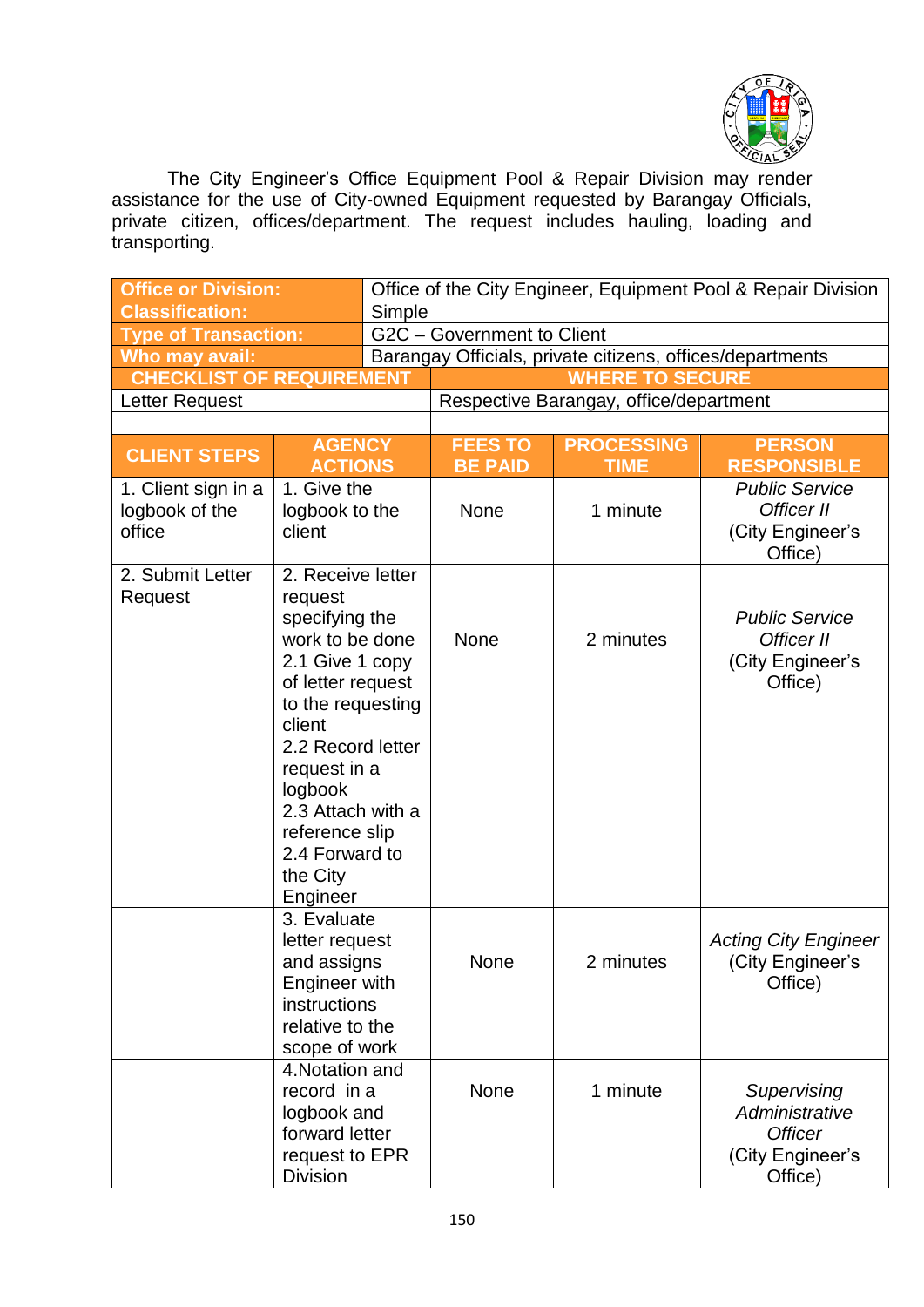

| 5. Assign<br>driver/operator<br>of the equipment<br>with instructions<br>as to the scope<br>of work<br>6. Issue of Job<br>Order | None<br>None | 3 minutes<br>2 minutes | Const. & Maint.<br>Foreman-Div. Chief<br>(City Engineer's<br>Office, EPR Div.)<br><b>Acting City Engineer</b><br>(City Engineer's |
|---------------------------------------------------------------------------------------------------------------------------------|--------------|------------------------|-----------------------------------------------------------------------------------------------------------------------------------|
|                                                                                                                                 |              |                        | Office)                                                                                                                           |
| 7. Secure Trip<br><b>Ticket</b>                                                                                                 | None         | 3 minutes              | <b>Heavy Equipment</b><br>Operator I                                                                                              |
|                                                                                                                                 |              |                        | <b>Administrative Aide</b><br>III                                                                                                 |
|                                                                                                                                 |              |                        | (City Engineer's<br>Office, Equipment<br>Pool & Repair<br>Division)                                                               |
| 8. Approve Trip<br><b>Ticket</b>                                                                                                | None         | 3 minutes              | Const. & Maint.<br>Foreman-Div. Chief                                                                                             |
|                                                                                                                                 |              |                        | <b>Acting City Engineer</b><br>(City Engineer's<br>Office)                                                                        |
| 9. Render<br>service as per<br>request & job                                                                                    | None         | 1 day                  | <b>Heavy Equipment</b><br>Operator I                                                                                              |
| order                                                                                                                           |              |                        | <b>Administrative Aide</b><br>III                                                                                                 |
|                                                                                                                                 |              |                        | (City Engineer's<br>Office, EPR Div.)                                                                                             |
|                                                                                                                                 | <b>TOTAL</b> | 1 Day, 17              |                                                                                                                                   |
|                                                                                                                                 |              | <b>Minutes</b>         |                                                                                                                                   |

## **2. ASSISTANCE IN THE HANGING OF TARPAULIN AND STREAMERS**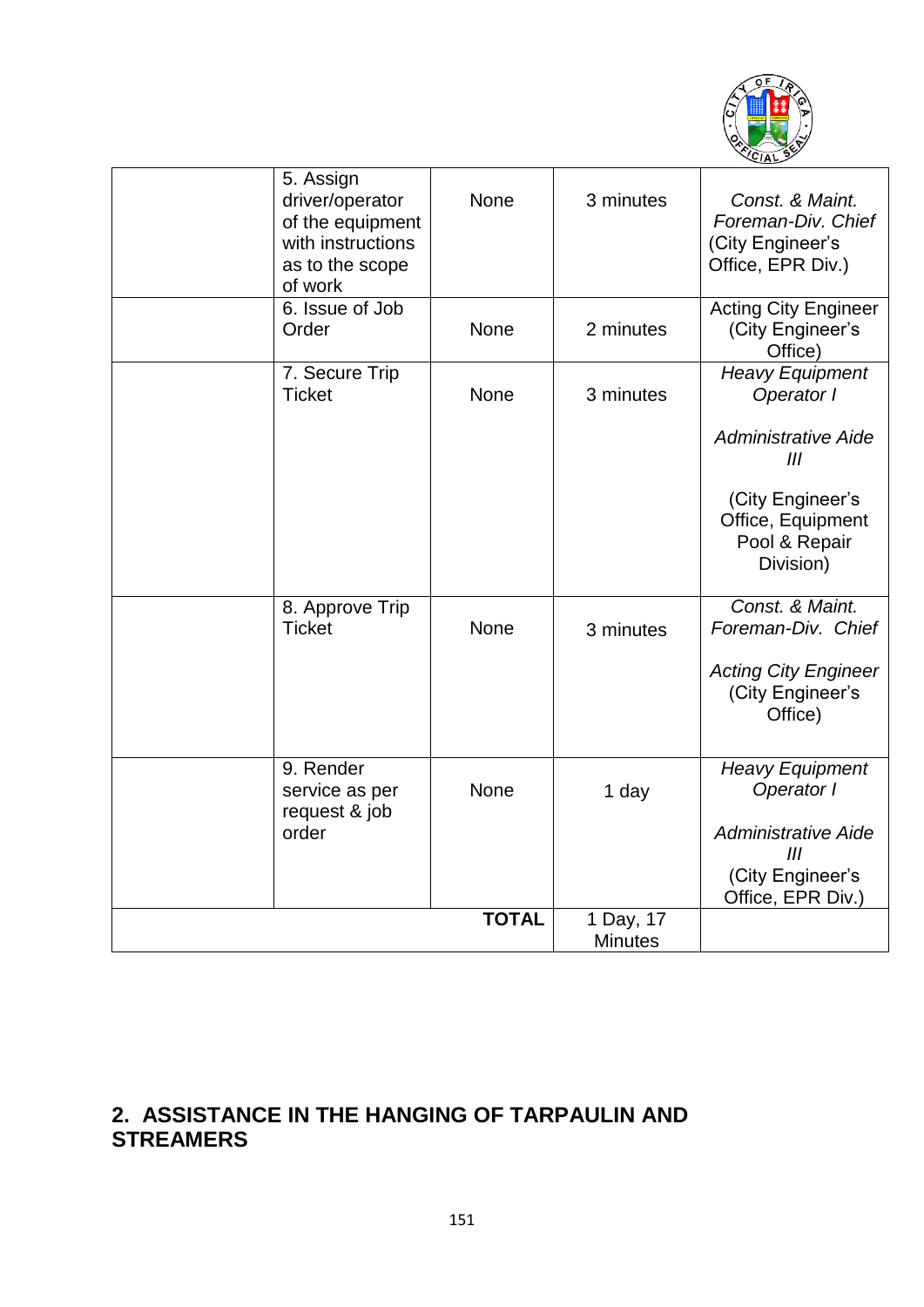

The City Engineer's Office, Electrician Division may render assistance in the hanging of tarpaulin and streamers. The requesting party will present a Mayor's Permit to the Electrician Division with the corresponding proof of payment.

| <b>Office or Division:</b>                      |                                                                                                                                                                           | Office of the City Engineer, Electrician's Division |                                |                        |                                                                                |  |  |
|-------------------------------------------------|---------------------------------------------------------------------------------------------------------------------------------------------------------------------------|-----------------------------------------------------|--------------------------------|------------------------|--------------------------------------------------------------------------------|--|--|
| <b>Classification:</b>                          |                                                                                                                                                                           | Simple                                              |                                |                        |                                                                                |  |  |
| <b>Type of Transaction:</b>                     |                                                                                                                                                                           | G2C - Government to Client                          |                                |                        |                                                                                |  |  |
| Who may avail:                                  |                                                                                                                                                                           |                                                     | Advertisers                    |                        |                                                                                |  |  |
| <b>CHECKLIST OF REQUIREMENT</b>                 |                                                                                                                                                                           |                                                     |                                | <b>WHERE TO SECURE</b> |                                                                                |  |  |
| 1. Mayor's Permit                               |                                                                                                                                                                           |                                                     | City Mayor's Office            |                        |                                                                                |  |  |
| 2. Proof of Payment                             |                                                                                                                                                                           |                                                     | <b>City Treasurer's Office</b> |                        |                                                                                |  |  |
| <b>CLIENT STEPS</b>                             | <b>AGENCY</b>                                                                                                                                                             |                                                     | <b>FEES TO</b>                 | <b>PROCESSING</b>      | <b>PERSON</b>                                                                  |  |  |
|                                                 | <b>ACTIONS</b>                                                                                                                                                            |                                                     | <b>BE PAID</b>                 | <b>TIME</b>            | <b>RESPONSIBLE</b>                                                             |  |  |
| 1. Client sign in a<br>logbook of the<br>office | 1. Give the<br>logbook to the<br>client                                                                                                                                   |                                                     | None                           | 1 minute               | <b>Public Service</b><br>Officer II<br>(City Engineer's<br>Office)             |  |  |
| 2. Submit Letter<br>Request                     | 2. Receive letter<br>request<br>2.1 Record letter<br>request in a<br>logbook<br>2.2 Attach with a<br>reference slip<br>2.3 Forward to<br>the City<br>Engineer             |                                                     | <b>None</b>                    | 2 minutes              | <b>Public Service</b><br>Officer II<br>(City Engineer's<br>Office)             |  |  |
|                                                 | 3. Evaluate letter<br>request and<br>endorse to the<br>Electrician's<br>Divisions with<br>instructions<br>relative to the<br>scope of work                                |                                                     | <b>None</b>                    | 2 minutes              | <b>Acting City Engineer</b><br>(City Engineer's<br>Office)                     |  |  |
|                                                 | 4. Notation and<br>record in a<br>logbook and<br>forward letter<br>request to the<br>Electrician's<br><b>Division</b><br>5. Review, check<br>& validate<br>Mayor's Permit |                                                     | None                           | 1 minute               | Supervising<br>Administrative<br><b>Officer</b><br>(City Engineer's<br>Office) |  |  |
|                                                 |                                                                                                                                                                           |                                                     | None                           | 2 minutes              | <b>Engineer III</b>                                                            |  |  |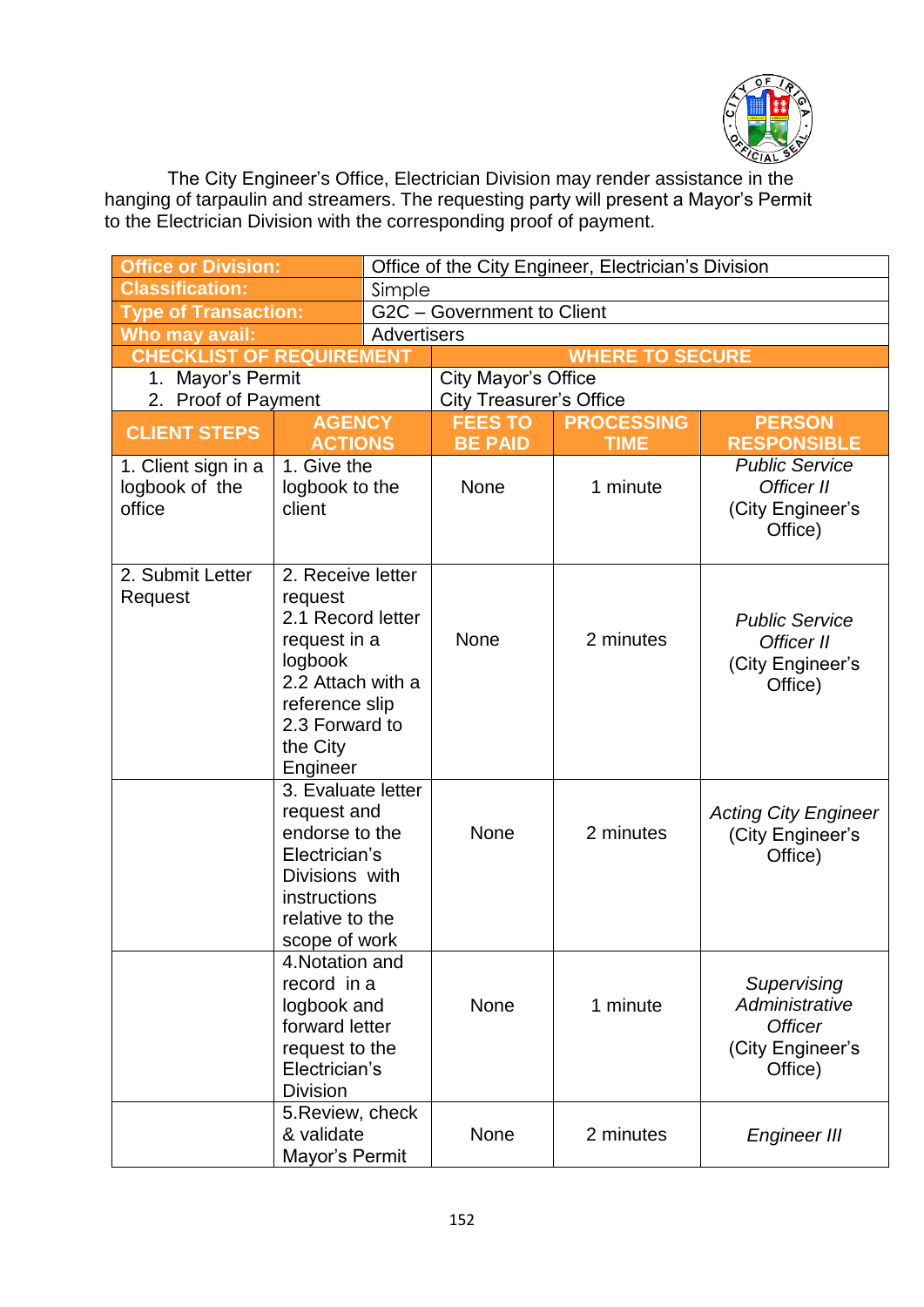

| and proof of<br>payment                                                       |             |                               | (City Engineer's<br>Office, Electrician's<br>Division)                                                                                                                                           |
|-------------------------------------------------------------------------------|-------------|-------------------------------|--------------------------------------------------------------------------------------------------------------------------------------------------------------------------------------------------|
| 6. Assigns<br>Electricians with<br>instructions as to<br>the scope of<br>work | <b>None</b> | 3 minutes                     | Engineer III<br>(City Engineer's<br>Office, Electrician's<br>Division)                                                                                                                           |
| 7. Hanging of<br>tarpaulin and<br>streamers                                   | <b>None</b> | 1 hour                        | Electrician II<br>Electrician I<br><b>Administrative Aide</b><br>$\prime$<br>Administrative Aide I<br>Electricians<br>Electrician Aide<br>(City Engineer's<br>Office, Electrician's<br>Division) |
| TOTAL                                                                         | <b>None</b> | 1 Hour & 11<br><b>Minutes</b> |                                                                                                                                                                                                  |

## **3. REQUEST FOR THE PREPARATION OF PROGRAM OF WORKS**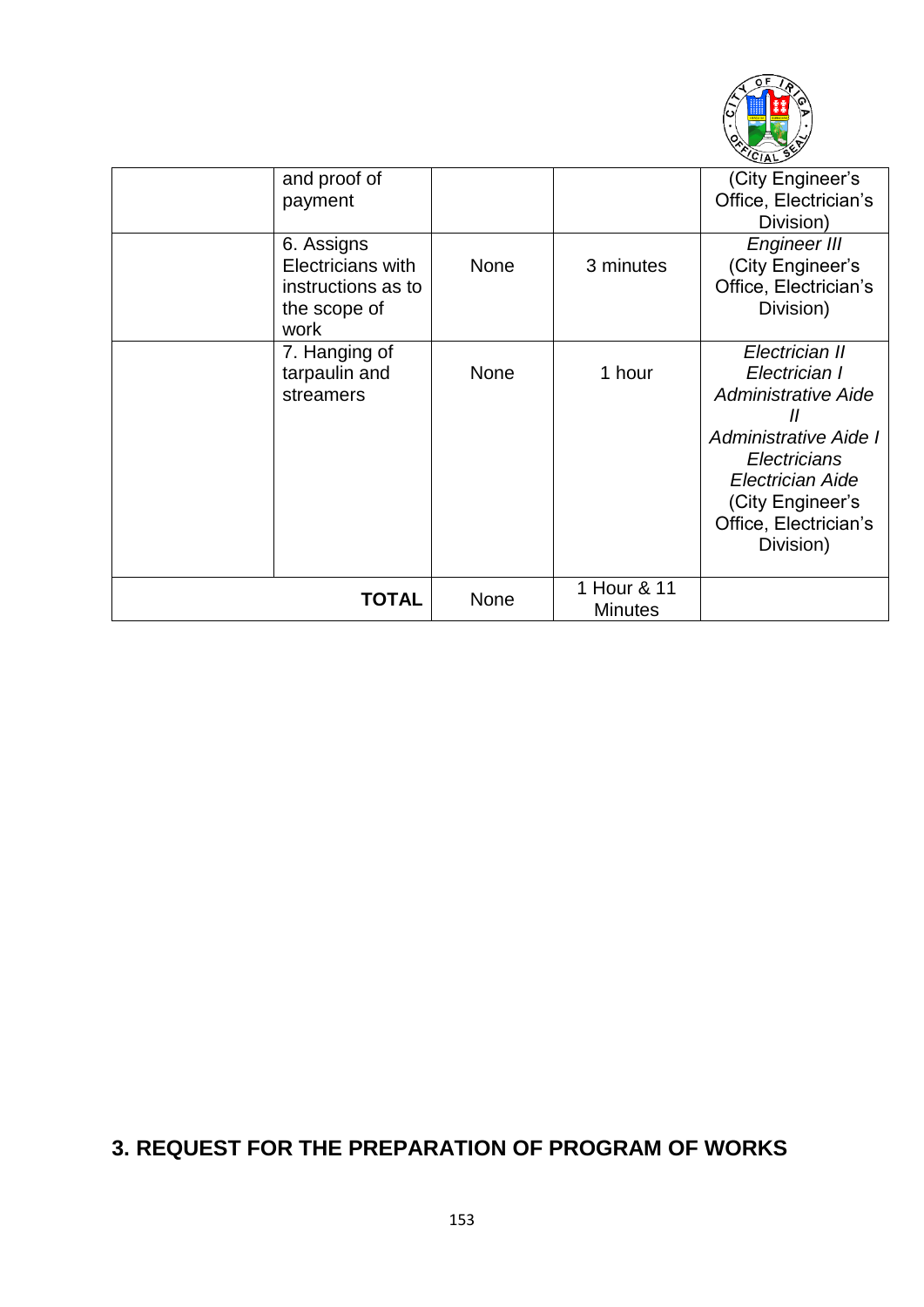

The City Engineer's Office, Plans, Program & Design Division may render assistance in the preparation of program of works, plans, detailed estimates and bill of materials of a proposed project as requested by Barangay Officials, private citizens, offices/departments of the city government. The service may include construction, repair and maintenance of roads, bridges, drainage system and other related infrastructure projects.

| <b>Office or Division:</b>                      |                                                                                                                                                                                                                                   | Office of the City Engineer |                                                         |                                        |                                                                    |  |  |
|-------------------------------------------------|-----------------------------------------------------------------------------------------------------------------------------------------------------------------------------------------------------------------------------------|-----------------------------|---------------------------------------------------------|----------------------------------------|--------------------------------------------------------------------|--|--|
| <b>Classification:</b>                          |                                                                                                                                                                                                                                   | Complex                     |                                                         |                                        |                                                                    |  |  |
| <b>Type of Transaction:</b>                     |                                                                                                                                                                                                                                   |                             | G2C - Government to Client                              |                                        |                                                                    |  |  |
| Who may avail:                                  |                                                                                                                                                                                                                                   |                             | Barangay Officials, private citizens, office/department |                                        |                                                                    |  |  |
| <b>CHECKLIST OF REQUIREMENT</b>                 |                                                                                                                                                                                                                                   |                             |                                                         | <b>WHERE TO SECURE</b>                 |                                                                    |  |  |
| Letter Request                                  |                                                                                                                                                                                                                                   |                             |                                                         | Respective Barangay, office/department |                                                                    |  |  |
|                                                 |                                                                                                                                                                                                                                   |                             |                                                         |                                        |                                                                    |  |  |
| <b>CLIENT STEPS</b>                             | <b>AGENCY</b><br><b>ACTIONS</b>                                                                                                                                                                                                   |                             | <b>FEES TO</b><br><b>BE PAID</b>                        | <b>PROCESSING</b><br><b>TIME</b>       | <b>PERSON</b><br><b>RESPONSIBLE</b>                                |  |  |
| 1. Client sign in<br>a logbook of the<br>office | 1. Give the<br>logbook to the<br>client                                                                                                                                                                                           |                             | <b>None</b>                                             | 1 minute                               | <b>Public Service</b><br>Officer II<br>(City Engineer's<br>Office) |  |  |
| 2. Submit Letter<br>Request                     | 2. Receive letter<br>request<br>2.1 Give 1 copy<br>of letter request<br>to the requesting<br>client<br>2.2 Record letter<br>request in a<br>logbook<br>2.3 Attach with a<br>reference slip<br>2.4 Forward to<br>the City Engineer |                             | <b>None</b>                                             | 2 minutes                              | <b>Public Service</b><br>Officer II<br>(City Engineer's<br>Office) |  |  |
|                                                 | 2.5 Evaluate<br>letter request and<br>assigns Engineer<br>with instructions<br>relative to the<br>scope of work                                                                                                                   |                             | <b>None</b>                                             | 2 minutes                              | <b>Acting City Engineer</b><br>(City Engineer's<br>Office)         |  |  |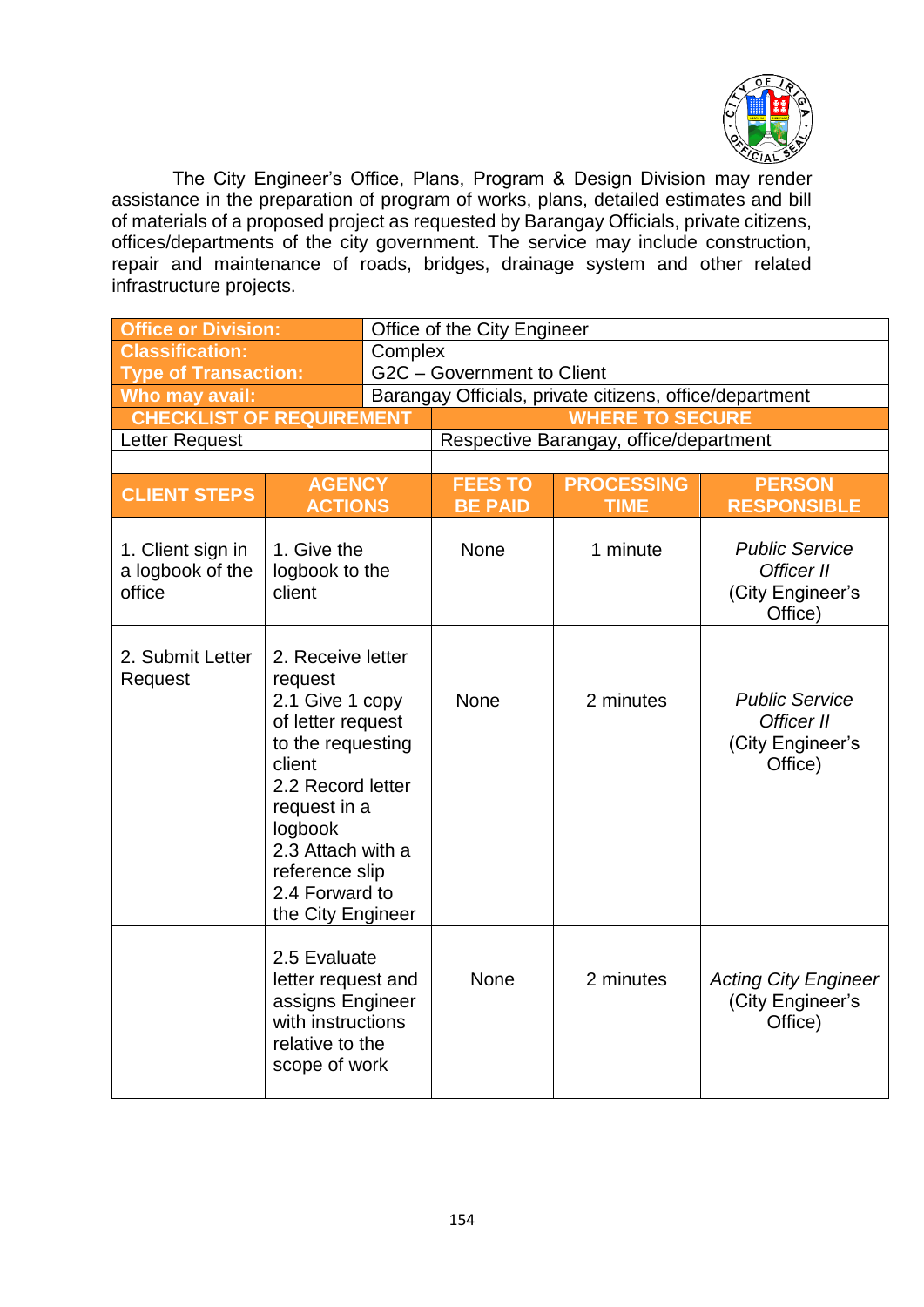

| 2.6 Notation and<br>record in a<br>logbook and<br>forward letter<br>request to the<br>assigned<br>Engineer | <b>None</b> | 1 minute   | Supervising<br>Administrative<br><b>Officer</b><br>(City Engineer's<br>Office)                                                                                                                                                                          |
|------------------------------------------------------------------------------------------------------------|-------------|------------|---------------------------------------------------------------------------------------------------------------------------------------------------------------------------------------------------------------------------------------------------------|
| 2.7 Assigned<br>Engineer<br>conducts site<br>inspection                                                    | <b>None</b> | 1 day      | <b>Engineer IV</b><br><b>Engineer III</b><br>Engineer II<br>Engineer I<br>(City Engineer's<br>Office)                                                                                                                                                   |
| 2.8 Survey Team<br>conduct<br>engineering<br>survey if needed                                              | None        | 1 day      | Construction &<br>Maintenance Gen.<br>Foreman<br>Const. & Maint.<br>Capataz<br>Administrative Aide I<br><b>Administrative Aide</b><br>III<br>Const. & Maint.<br>Foreman<br><b>Engineering Aide</b><br><b>Survey Aide</b><br>(City Engineer's<br>Office) |
| 2.9 Plot surveyed<br>data                                                                                  | None        | 1 day      | Const. & Maint.<br>Gen. Foreman<br><b>Engineering Aide</b><br><b>Administrative Aide</b><br>III<br>(City Engineer's<br>Office)                                                                                                                          |
| 2.10 Prepare<br>program of work,<br>plans, detailed<br>estimates & bill of<br>materials                    | <b>None</b> | 45 minutes | <b>Engineer IV</b><br><b>Engineer III</b><br>Engineer II<br>Engineer I<br>(City Engineer's<br>Office)                                                                                                                                                   |